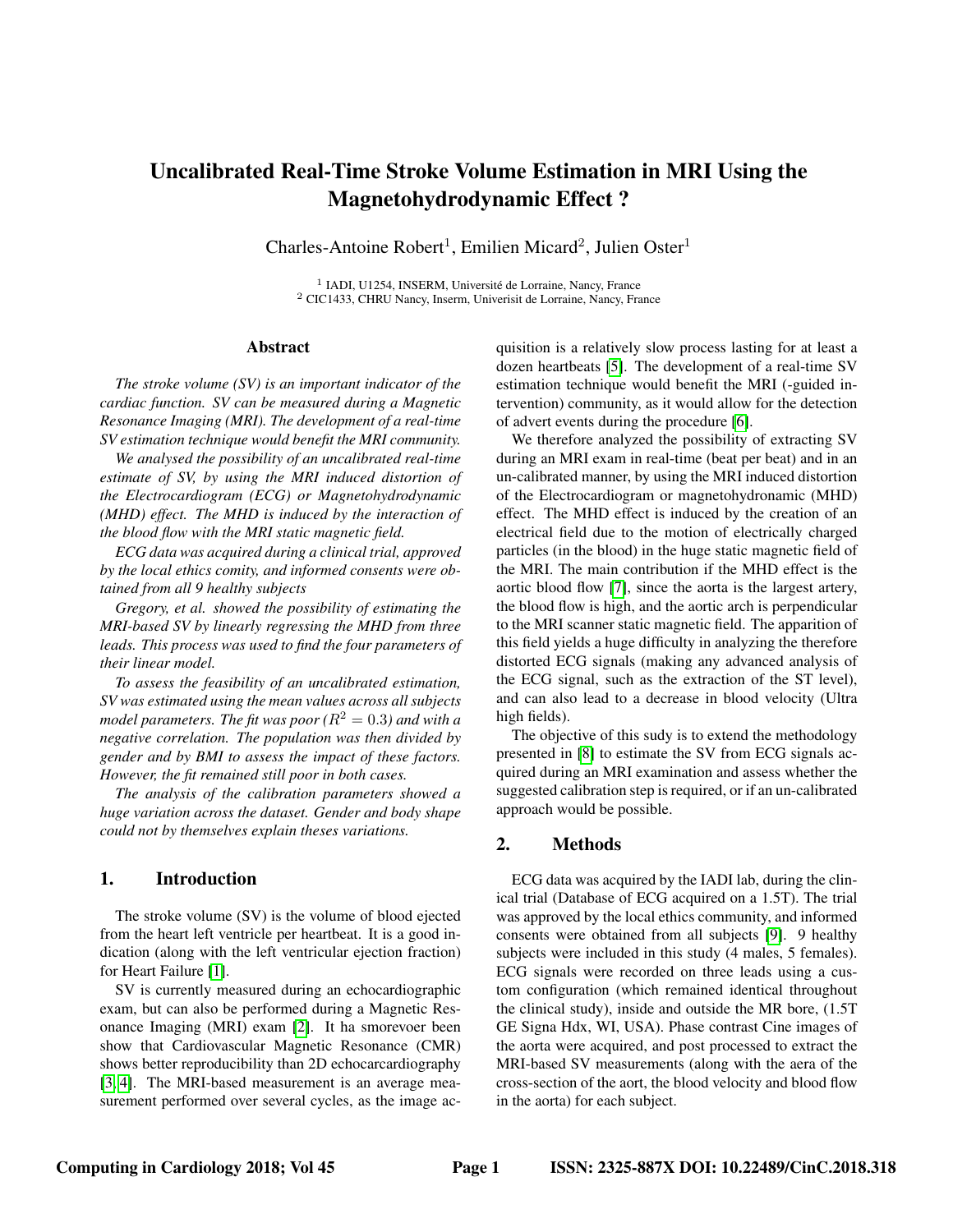The data analysis was carried out on Python using the Anaconda development interface. The first step of the data analysis consisted in the extraction of the MHD effect from the ECG signals. The ECG template was computed for both acquisitions (inside and outside the MRI), by averaging teh ECG signal across thirty cardiac cycles. A subtraction of these two templates allows to get a template for the MHD effect [\[8\]](#page-3-7). Gregory et al. have shown that it was possible to get an estimate of the SV by calibrating the MHD effect from three leads with an MRI-based SV measurement [\[8\]](#page-3-7). The blood flow is linearly regressed using the three MHD signals as input values, and the SV is then deduced by integrating the blood flow over a cradiac cycle. This process was applied in order to find the four parameters of the linear regression in order to estimate SV from the MHD templates of the three leads:

$$
SV_{MHD} = \int a + b \times MHD_X + c \times MHD_Y + d \times MHD_Z.
$$
\n(1)

The correlation between MRI based SV measurements and calibrated MHD SV estimates was computed to confirm Gregory et al. findings. An analysis of the four parameters across the dataset was then conducted, and an estimate of SV was computed using the mean values of four parameters across the dataset, to assess whether uncalibrated SV estimation can be performed from the MHD effect.

The impact of several features, such as sex and BMI, was then studied. The dataset was divided according to each feature to assess the homogeneity of the four model parameters in each sub-population.

### 3. Results

Figure [1](#page-2-0) show the process of extracting the MHD template from the ECG signals for three leads from one subject.

Figure 2 depicts the calibrated blood flow curves from the above signals. Note that only the ST portion (0.2-0.6s) was used in order to compute the SV as it corresponds to the timing of aortic blood flow.



Figure 2: Comparison of Aortic Flow velocity MRI based measurement (blue) and calibrated MHD based estimate (orange).

The SV was then estimated by integrating the aortic blood flow. The calibrated MHD-based SV estimates were then compared to the MRI-based measurements. The correlation between these two estimates is clear (figure [3\)](#page-1-0), with a coefficient of determination  $R^2 = 0.77$ .

<span id="page-1-0"></span>

Figure 3: Comparison between MRI based SV and calibrated MHD SV estimates. In red scatterplots of SV values for each subject, and in blue the linear fit  $(y = 0.9x+1)$ 

Table [1](#page-2-1) assembles the values of the four calibration parameters (a, b, c, d) across the dataset. The mean and standard deviation values were also computed. It can be seen that the different calibration parameters have a huge variation across all subjects, which is reflected by the high standard deviation values.

In order to assess the feasibility of un-calibrated estimation of the SV using the MHD effects, SV was estimated from the mean values for all subjects, and the results are depicted on figure [4.](#page-2-2) The fit is quite poor with a coefficient of determination  $R^2 = 0.30$ , and a negative correlation.

The subject population was then divided by gender in order to assess whether the gender is main factor explaining the huge parameters variation. The comparison between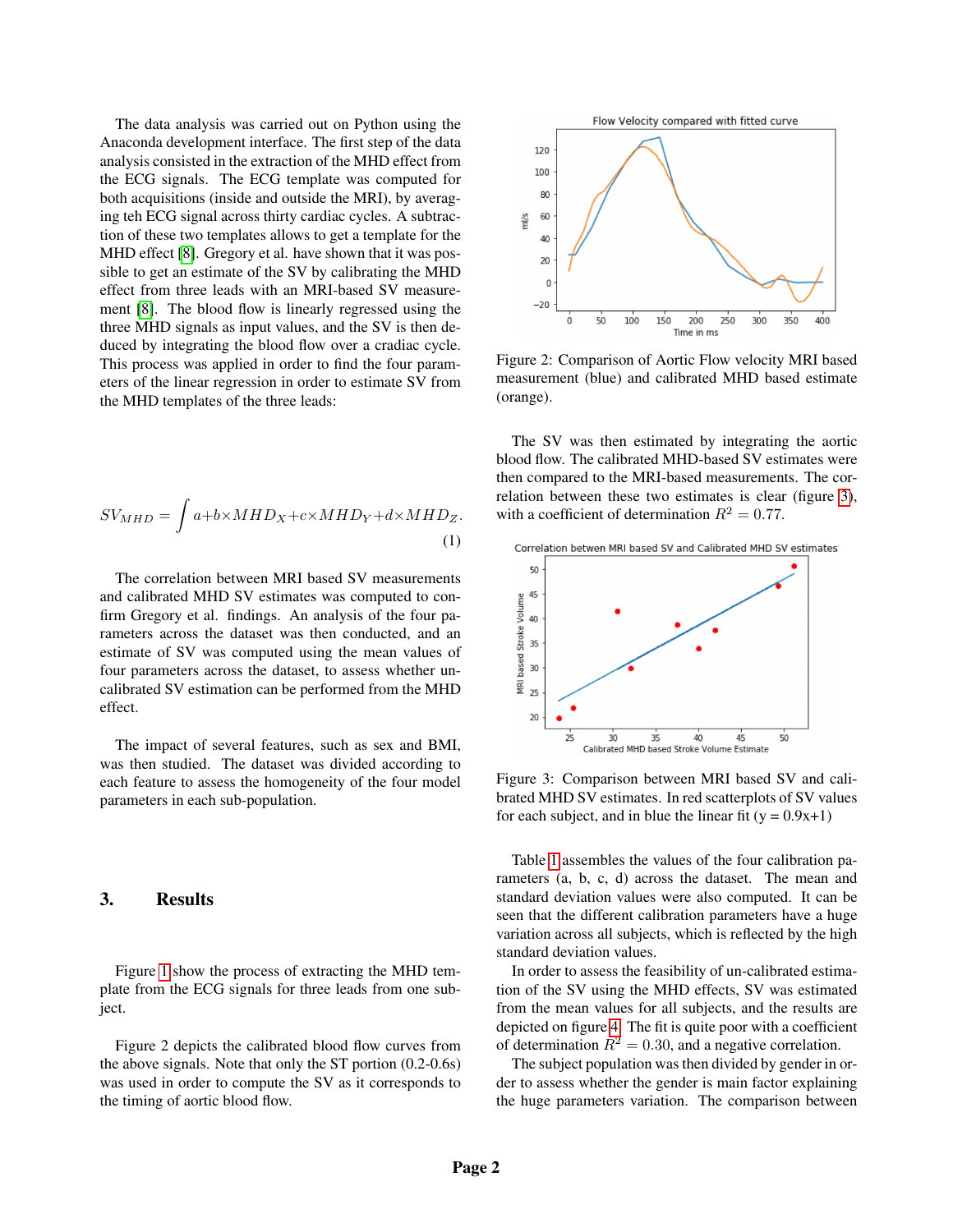<span id="page-2-0"></span>

Figure 1: MHD template extraction. From left to right: ECG template outside and inside MRI, the subtraction of the two templates result in MHD template.

<span id="page-2-1"></span>

|  |  |  |  |  | # 1   # 2   # 3   # 4   # 5   # 6   # 7   # 8   # 9    mean   std                              |  |
|--|--|--|--|--|------------------------------------------------------------------------------------------------|--|
|  |  |  |  |  | a 30.1 35.4 64.2 68.4 92.0 74.5 58.6 44.0 104.9 63.6 23.5                                      |  |
|  |  |  |  |  | b   166.8   -291.9   101.4   75.8   -71.3   -152.2   129.6   30.5   -352.2    -37.6   176.2    |  |
|  |  |  |  |  | c $-1.83$ $-13.2$ $-221.6$ $-483.6$ $-248.5$ $-227.8$ $380.7$ $-207.7$ $63.4$ $-106.7$ $232.5$ |  |
|  |  |  |  |  | d 118.4 -3.1 -22.3 -226.7 -145.5 191.3 30.5 200.2 201.8 38.2 146.2                             |  |

Table 1: Values of calibration parameters across the dataset. The mean and the standard deviation (std) values are also given.

<span id="page-2-2"></span>

Figure 4: Comparison between MRI based SV and uncalibrated MHD SV estimates. In red scatterplots of SV values for each subject, and in blue the linear fit  $(y = -2.9$  $x + 126$ 

MRI based SV and gender specific un-calibrated MHD SV estimates are depicted in figures [5.](#page-3-9) The fit was still quite poor for both genders (with coefficients of determination, male  $R^2 = 0.08$  and female  $R^2 = 0.04$ .

The subject population was then divided by BMI in order to assess whether the subject body shape is main factor explaining the huge parameter variation. All subjects were in the normal weight category, the threshold for dividing the population was set to 22. The comparisons between MRI based SV and BMI specific un-calibrated MHD SV estimates are depicted in figures [6.](#page-3-10) The fit was

still quite poor for both BMI categories (with coefficients of determination,  $BMI > 22 R^2 = 0.07$  and  $BMI < 22$  $R^2 = 0.60$ , and negative correlations.

## 4. Discussion

This study confirmed that MHD effects could be used for estimating the Stroke Volume after a calibration as shown in the literature [\[8\]](#page-3-7).

The analysis of the calibration parameters also shows that there is a huge variation even across a relatively small database, and that a standard set of parameters cannot be used in order to estimate the SV in an un-calibrated manner.

Gender and body shape were the two factors tested in order to understand the main mechanism explaining these huge variations. Neither factors were able to get accurate un-calibrated SV estimates. It would be interesting to perform further analysis of the factors behind the parameter variations, geometry of the aorta and the variability of electrode positions are probably key factors to test in priority. It would be interesting to assess whether a standard 12-lead configuration would allow for an uncalibrated SV estimate.

There is still the need to develop an accurate real-time MHD extraction technique, a Bayesian filter has been recently suggested [\[7\]](#page-3-6).

In conclusion, it is not yet possible to derive a SV estimation from the MHD effect in an un-calibrated way. The main factors behind the calibration parameter variation have still to be determined.